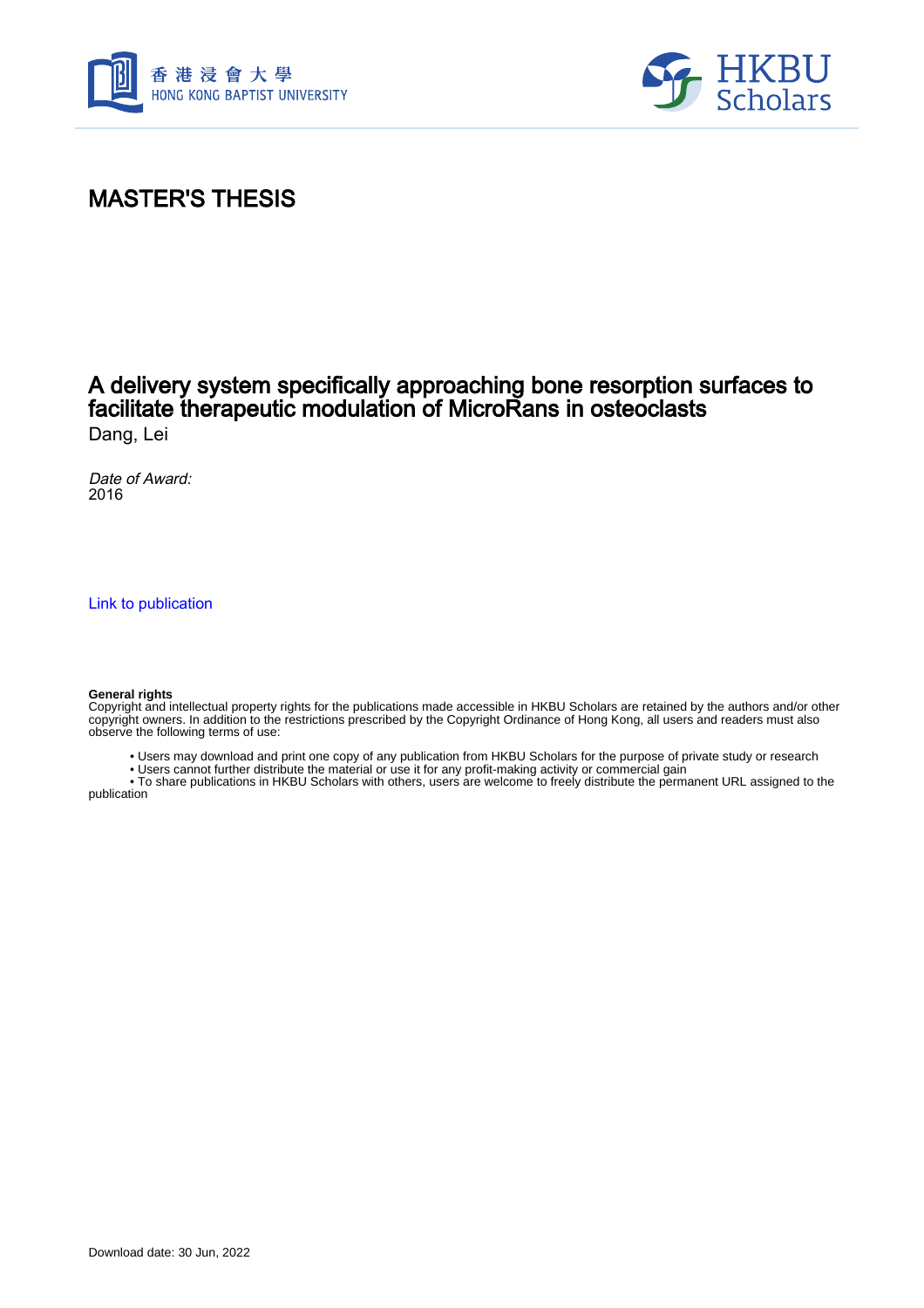### **Abstract**

Dysregulated microRNAs in osteoclasts could cause many skeletal diseases. The therapeutic manipulation of these pathogenic microRNAs necessitates novel, efficient delivery systems to facilitate microRNAs modulators targeting osteoclasts with minimal off-target effects. Bone resorption surfaces characterized by highly crystallized hydroxyapatite are dominantly occupied by osteoclasts. Considering that the eight repeating sequences of aspartate  $(D-Asp_8)$  could preferably bind to highly crystallized hydroxyapatite, we developed a targeting system by conjugating  $D$ -Asp<sub>8</sub> peptide with liposome for delivering microRNA modulators specifically to bone resorption surfaces and subsequently encapsulated antagomir-148a (a microRNA modulator suppressing the osteoclastogenic miR-148a), *i.e.* (D-Asp<sub>8</sub>)-liposome-antagomir-148a. Our results demonstrated that  $D-\text{Asp}_8$  could facilitate the enrichment of antagomir-148a and the subsequent down-regulation of miR-148a in osteoclasts *in vivo*, resulting in reduced bone resorption and attenuated deterioration of trabecular architecture in osteoporotic mice. Mechanistically, the osteoclast-targeting delivery depended on the interaction between bone resorption surfaces and  $D-Asp_8$ . No detectable liver and kidney toxicity was found in mice after single/multiple dose(s) treatment of  $(D-Asp_8)$ -liposome-antagomir-148a. These results indicated that  $(D-Asp_8)$ -liposome as a promising osteoclast-targeting delivery system could facilitate clinical translation of microRNA modulators in treating those osteoclast-dysfunction-induced skeletal diseases.

iii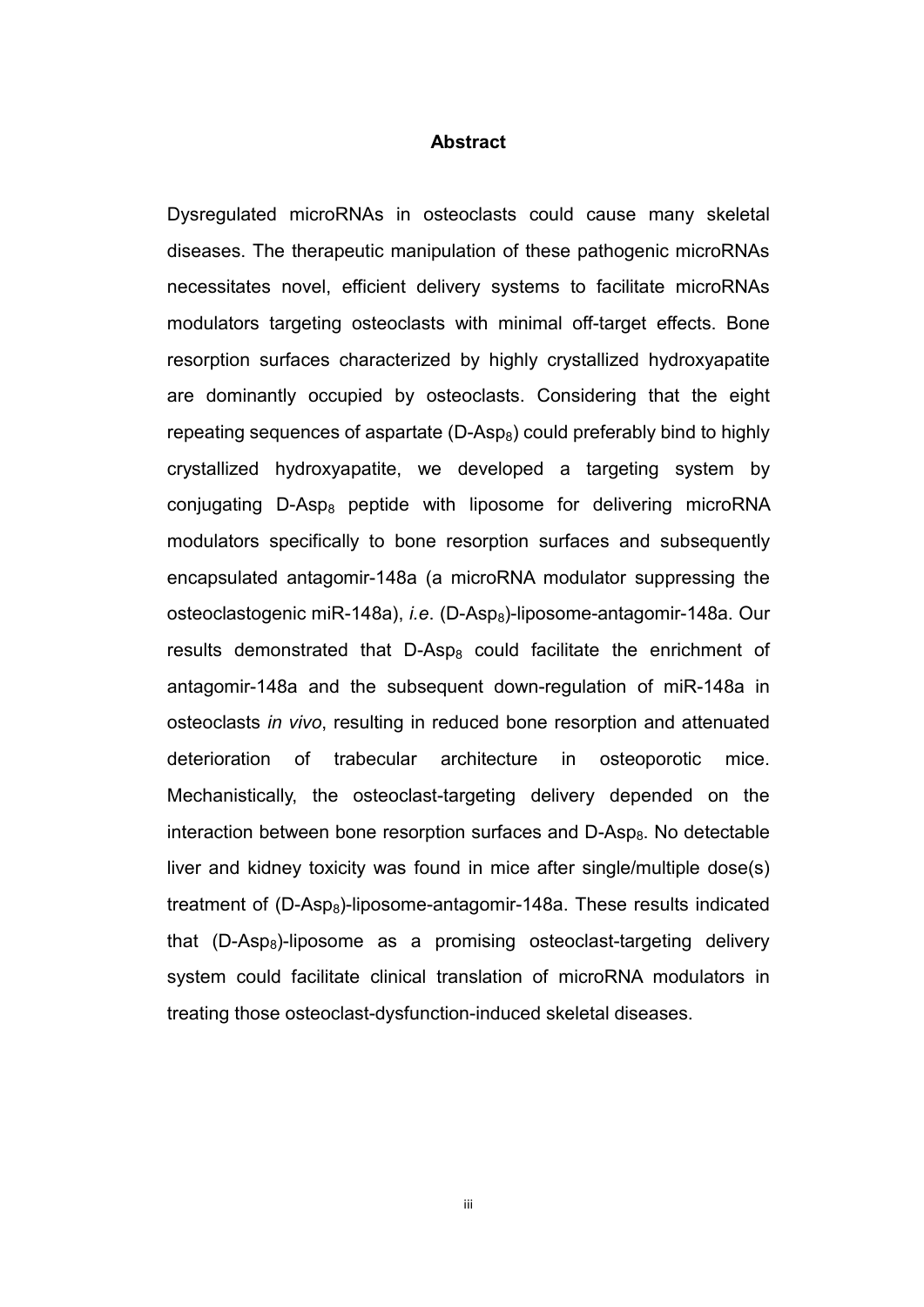## **Table of Contents**

| 2. MicroRNA modulators as one of therapeutic strategies 1<br>3. Challenges for in vivo delivery of microRNA modulators  2<br>4. Targeted-drug delivery as one of therapeutic approaches 3<br>4.2.2 Poly(lactic-co-glycolic acid) nanoparticles 19<br>5. Strategies of microRNA modulators delivery to osteoclasts for inhibiting<br>2.3 Preparation of (D-Asp <sub>8</sub> )-liposome-antagomir-148a  25 |
|----------------------------------------------------------------------------------------------------------------------------------------------------------------------------------------------------------------------------------------------------------------------------------------------------------------------------------------------------------------------------------------------------------|
|                                                                                                                                                                                                                                                                                                                                                                                                          |
|                                                                                                                                                                                                                                                                                                                                                                                                          |
|                                                                                                                                                                                                                                                                                                                                                                                                          |
|                                                                                                                                                                                                                                                                                                                                                                                                          |
|                                                                                                                                                                                                                                                                                                                                                                                                          |
|                                                                                                                                                                                                                                                                                                                                                                                                          |
|                                                                                                                                                                                                                                                                                                                                                                                                          |
|                                                                                                                                                                                                                                                                                                                                                                                                          |
|                                                                                                                                                                                                                                                                                                                                                                                                          |
|                                                                                                                                                                                                                                                                                                                                                                                                          |
|                                                                                                                                                                                                                                                                                                                                                                                                          |
|                                                                                                                                                                                                                                                                                                                                                                                                          |
|                                                                                                                                                                                                                                                                                                                                                                                                          |
|                                                                                                                                                                                                                                                                                                                                                                                                          |
|                                                                                                                                                                                                                                                                                                                                                                                                          |
|                                                                                                                                                                                                                                                                                                                                                                                                          |
|                                                                                                                                                                                                                                                                                                                                                                                                          |
|                                                                                                                                                                                                                                                                                                                                                                                                          |
|                                                                                                                                                                                                                                                                                                                                                                                                          |
|                                                                                                                                                                                                                                                                                                                                                                                                          |
|                                                                                                                                                                                                                                                                                                                                                                                                          |
|                                                                                                                                                                                                                                                                                                                                                                                                          |
|                                                                                                                                                                                                                                                                                                                                                                                                          |
|                                                                                                                                                                                                                                                                                                                                                                                                          |
|                                                                                                                                                                                                                                                                                                                                                                                                          |
|                                                                                                                                                                                                                                                                                                                                                                                                          |
|                                                                                                                                                                                                                                                                                                                                                                                                          |
| 2.3.2 HPLC analysis for conjugation of D-Asp <sub>8</sub> moiety to liposome                                                                                                                                                                                                                                                                                                                             |
| 2.4 Characterization of (D-Asp <sub>8</sub> )-liposome-antagomir-148a  27                                                                                                                                                                                                                                                                                                                                |
|                                                                                                                                                                                                                                                                                                                                                                                                          |
|                                                                                                                                                                                                                                                                                                                                                                                                          |
| 2.5 Tissue-selective delivery analysis of antagomir-148a in vivo 27                                                                                                                                                                                                                                                                                                                                      |
|                                                                                                                                                                                                                                                                                                                                                                                                          |
|                                                                                                                                                                                                                                                                                                                                                                                                          |
| 2.6 Cell-selective delivery examination of antagomir-148a in vivo  29                                                                                                                                                                                                                                                                                                                                    |
|                                                                                                                                                                                                                                                                                                                                                                                                          |
|                                                                                                                                                                                                                                                                                                                                                                                                          |
| 2.7 The dose-response pattern and persistence of miR-148a                                                                                                                                                                                                                                                                                                                                                |